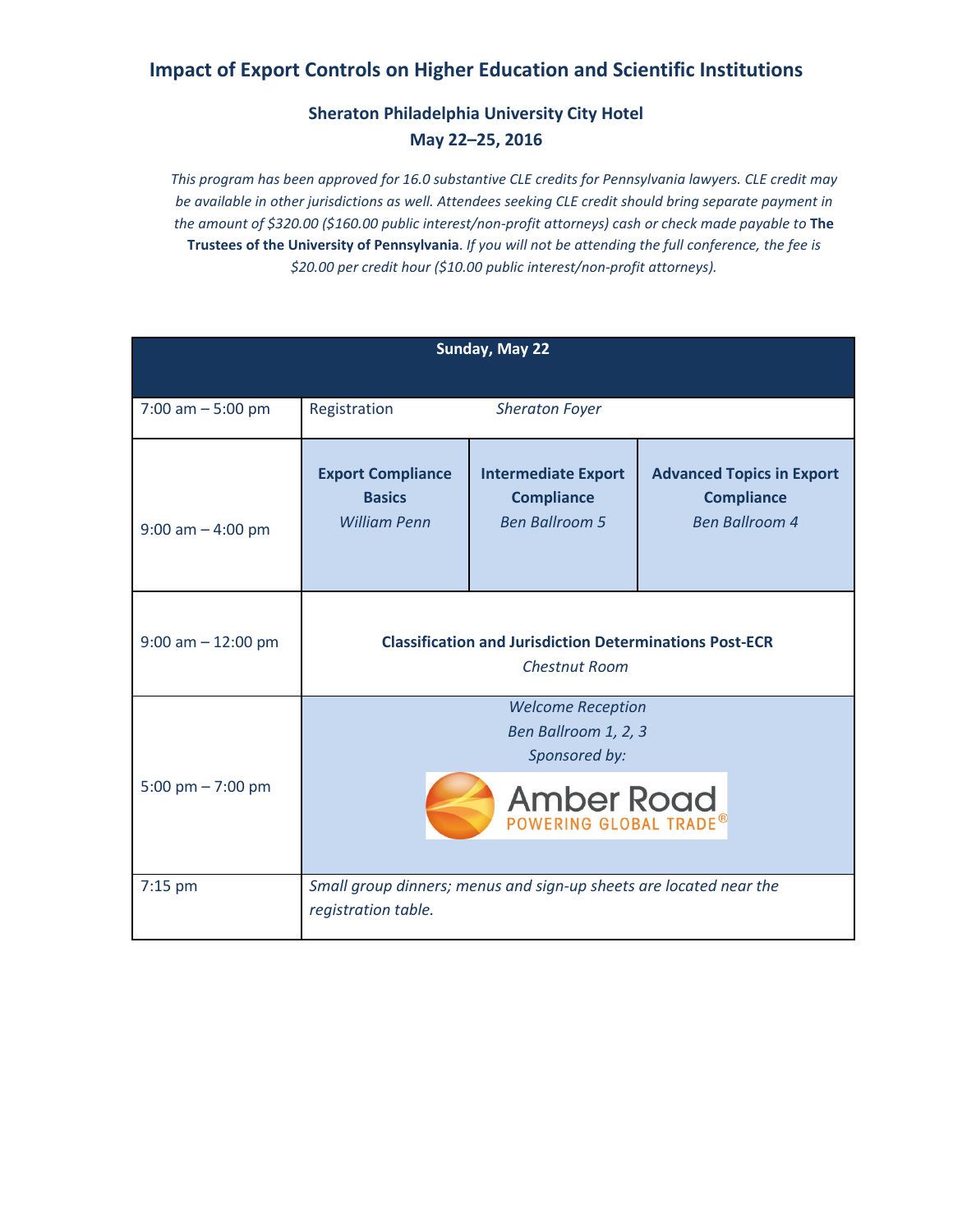| Monday, May 23        |                                                                                                                                                              |                                                                      |                                                            |                                                                                              |  |  |
|-----------------------|--------------------------------------------------------------------------------------------------------------------------------------------------------------|----------------------------------------------------------------------|------------------------------------------------------------|----------------------------------------------------------------------------------------------|--|--|
| $7:00$ am $-5:00$ pm  | Registration                                                                                                                                                 | <b>Sheraton Foyer</b>                                                |                                                            |                                                                                              |  |  |
| 7:00 am $-5:00$ pm    | <b>Exhibit Hall</b>                                                                                                                                          | <b>Fairmount Suite</b>                                               |                                                            |                                                                                              |  |  |
| $7:00$ am $-8:00$ am  | <b>Breakfast</b>                                                                                                                                             | <b>Ben Ballroom</b>                                                  |                                                            |                                                                                              |  |  |
| $8:15$ am $-9:45$ am  | <b>OFAC Licensing Process</b><br><b>Ben Ballroom</b>                                                                                                         |                                                                      |                                                            |                                                                                              |  |  |
| 10:15 am $-$ 11:45 am | <b>Cuban and Iranian Sanctions</b><br><b>Ben Ballroom</b>                                                                                                    |                                                                      |                                                            | <b>Dual Use Research of Concern</b><br>(DURC) & Emerging Technologies<br><b>William Penn</b> |  |  |
| 12:00 pm $-$ 1:15 pm  | Lunch Speaker: Ed Peartree, Director of the Office of Defense Trade Control<br><b>Policy, DDTC</b><br><b>Ben Ballroom</b><br>Sponsored by:<br>Cooley         |                                                                      |                                                            |                                                                                              |  |  |
| 1:30 pm $-3:00$ pm    | <b>Uses and Regulations Covering</b><br><b>Unmanned Air Vehicles in</b><br><b>Academia</b><br><b>Ben Ballroom</b>                                            |                                                                      | <b>International Collaborations</b><br><b>William Penn</b> |                                                                                              |  |  |
| $3:30$ pm $-4:45$ pm  | <b>Export Control Training:</b><br>Who, What, And When?<br><b>University Suite</b>                                                                           | <b>Vetting Your Foreign</b><br><b>Partner</b><br><b>William Penn</b> |                                                            | <b>Export Controls For</b><br><b>Newbies</b><br>Chestnut                                     |  |  |
| 5:30 pm $-8:00$ pm    | <b>Networking Reception</b><br>Penn Museum, Upper Egyptian Gallery & Chinese Rotunda<br>Sponsored by:<br><b>VISUAL</b><br><b>COMPLIANCE</b><br>eship Global® |                                                                      |                                                            |                                                                                              |  |  |
|                       |                                                                                                                                                              |                                                                      |                                                            |                                                                                              |  |  |